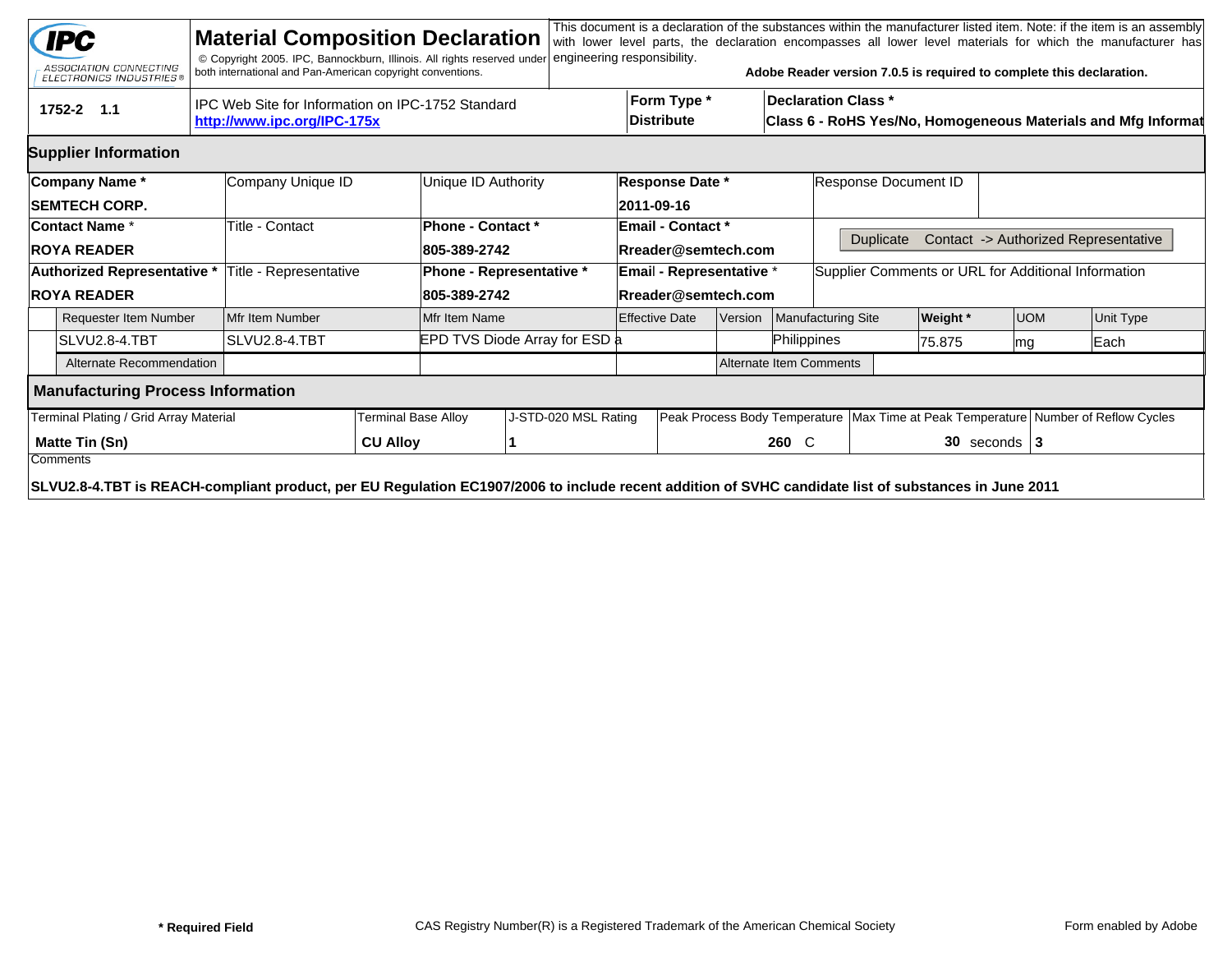| Save the fields in<br>this form to a file                                                                                                                                                                                                                                                                                          | <b>Export Data</b>                                                                                                                                                                                                                                                                                                                                                                                                                                                                                                                                                                                                                                                                                                                                                                                                                                                                                                                                                                                                                                                                                                                                                                                                                                                                                                                                                                                                                                                                                                                                                                                                                                                                                                                                                                                                                                                                                                                                                                                                                                                          | Import fields from a<br>file into this form                                    | Import Data | Clear all of the<br>fields on this form | <b>Reset Form</b> | Lock the fields on this<br>form to prevent changes                                                                                                                                            | Lock Supplier Fields |  |  |  |  |  |  |
|------------------------------------------------------------------------------------------------------------------------------------------------------------------------------------------------------------------------------------------------------------------------------------------------------------------------------------|-----------------------------------------------------------------------------------------------------------------------------------------------------------------------------------------------------------------------------------------------------------------------------------------------------------------------------------------------------------------------------------------------------------------------------------------------------------------------------------------------------------------------------------------------------------------------------------------------------------------------------------------------------------------------------------------------------------------------------------------------------------------------------------------------------------------------------------------------------------------------------------------------------------------------------------------------------------------------------------------------------------------------------------------------------------------------------------------------------------------------------------------------------------------------------------------------------------------------------------------------------------------------------------------------------------------------------------------------------------------------------------------------------------------------------------------------------------------------------------------------------------------------------------------------------------------------------------------------------------------------------------------------------------------------------------------------------------------------------------------------------------------------------------------------------------------------------------------------------------------------------------------------------------------------------------------------------------------------------------------------------------------------------------------------------------------------------|--------------------------------------------------------------------------------|-------------|-----------------------------------------|-------------------|-----------------------------------------------------------------------------------------------------------------------------------------------------------------------------------------------|----------------------|--|--|--|--|--|--|
| <b>RoHS Material Composition Declaration</b><br><b>Declaration Type *</b><br><b>Detailed</b>                                                                                                                                                                                                                                       |                                                                                                                                                                                                                                                                                                                                                                                                                                                                                                                                                                                                                                                                                                                                                                                                                                                                                                                                                                                                                                                                                                                                                                                                                                                                                                                                                                                                                                                                                                                                                                                                                                                                                                                                                                                                                                                                                                                                                                                                                                                                             |                                                                                |             |                                         |                   |                                                                                                                                                                                               |                      |  |  |  |  |  |  |
| RoHS Definition: Quantity limit of 0.1% by mass (1000 PPM) in homogeneous material for: Lead (Pb), Mercury, Hexavalent Chromium, Polybrominated Biphenyls (PBB),<br><b>RoHS Directive</b><br>Polybrominated Diphenyl Ethers (PBDE) and quantity limit of 0.01% by mass (100 PPM) of homogeneous material for Cadmium<br>2002/95/EC |                                                                                                                                                                                                                                                                                                                                                                                                                                                                                                                                                                                                                                                                                                                                                                                                                                                                                                                                                                                                                                                                                                                                                                                                                                                                                                                                                                                                                                                                                                                                                                                                                                                                                                                                                                                                                                                                                                                                                                                                                                                                             |                                                                                |             |                                         |                   |                                                                                                                                                                                               |                      |  |  |  |  |  |  |
|                                                                                                                                                                                                                                                                                                                                    | Please indicate whether any homogeneous material (as defined by the RoHS Directive, EU 2002/95/EC and implemented by the laws of the European Union member states) of the part identified on this form contains lead, mercury,<br>chromium, polybrominated biphenyls and/or polybrominated diphenyl ethers (each a ?RoHS restricted substance?) in excess of the applicable quantity limit identified above. If a homogeneous material within the part contains<br>excess of an applicable quantity limit, please indicate below which, if any, RoHS exemption you believe may apply. If the part is an assembly with lower level components, the declaration shall encompass all such components<br>gathered the information it provides in this form using appropriate methods to ensure its accuracy and that such information is true and correct to the best of its knowledge and belief, as of the date that Supplier complet<br>Company will rely on this certification in determining the compliance of its products with European Union member state laws that implement the RoHS Directive. Company acknowledges that Supplier may have relied on informati<br>completing this form, and that Supplier may not have independently verified such information. However, in situations where Supplier has not independently verified information provided by others, Supplier agrees that, at a<br>certifications regarding their contributions to the part, and those certifications are at least as comprehensive as the certification in this paragraph. If the Company and the Supplier enter into a written agreement with r<br>conditions of that agreement, including any warranty rights and/or remedies provided as part of that agreement, will be the sole and exclusive source of the Supplier?s liability and the Company?s remedies for issues that a<br>provides in this form. In the absence of such written agreement, the warranty rights and/or remedies of Supplier's Standard Terms and Conditions of Sale applicable to such part shall apply. |                                                                                |             |                                         |                   |                                                                                                                                                                                               |                      |  |  |  |  |  |  |
| <b>RoHS Declaration *</b>                                                                                                                                                                                                                                                                                                          |                                                                                                                                                                                                                                                                                                                                                                                                                                                                                                                                                                                                                                                                                                                                                                                                                                                                                                                                                                                                                                                                                                                                                                                                                                                                                                                                                                                                                                                                                                                                                                                                                                                                                                                                                                                                                                                                                                                                                                                                                                                                             | - Item(s) does not contain RoHS restricted substances per the definition above |             |                                         |                   | Supplier Acceptance * Accepted                                                                                                                                                                |                      |  |  |  |  |  |  |
| Exemptions: If the declared item does not contain RoHS restricted substances per the definition above except for defined RoHS exemptions, then select the corresponding response in the RoHS Declaration<br>above and choose all applicable exemptions.                                                                            |                                                                                                                                                                                                                                                                                                                                                                                                                                                                                                                                                                                                                                                                                                                                                                                                                                                                                                                                                                                                                                                                                                                                                                                                                                                                                                                                                                                                                                                                                                                                                                                                                                                                                                                                                                                                                                                                                                                                                                                                                                                                             |                                                                                |             |                                         |                   |                                                                                                                                                                                               |                      |  |  |  |  |  |  |
| <b>Declaration Signature</b>                                                                                                                                                                                                                                                                                                       |                                                                                                                                                                                                                                                                                                                                                                                                                                                                                                                                                                                                                                                                                                                                                                                                                                                                                                                                                                                                                                                                                                                                                                                                                                                                                                                                                                                                                                                                                                                                                                                                                                                                                                                                                                                                                                                                                                                                                                                                                                                                             |                                                                                |             |                                         |                   |                                                                                                                                                                                               |                      |  |  |  |  |  |  |
|                                                                                                                                                                                                                                                                                                                                    | the declaration (if required by the Requester) and click on Submit Form to have the form returned to the Requester.                                                                                                                                                                                                                                                                                                                                                                                                                                                                                                                                                                                                                                                                                                                                                                                                                                                                                                                                                                                                                                                                                                                                                                                                                                                                                                                                                                                                                                                                                                                                                                                                                                                                                                                                                                                                                                                                                                                                                         |                                                                                |             |                                         |                   | Instructions: Complete all of the required fields on all pages of this form. Select the "Accepted" on the Supplier Acceptance drop-down. This will display the signature area. Digitally sign |                      |  |  |  |  |  |  |

 $\sup_{\mathcal{P}_{\text{cyls}}^{\text{Cyls}} \text{DPSR}}$   $\mathsf{Roya\,Reader}^{\text{Dyls}}$ 

DN: cn=Roya Reader, o=Semtech Corporation, ou=QA, email=rreader@semtech.com,<br>c=US<br>Date: 2011.09.16 14:45:46 -07'00'